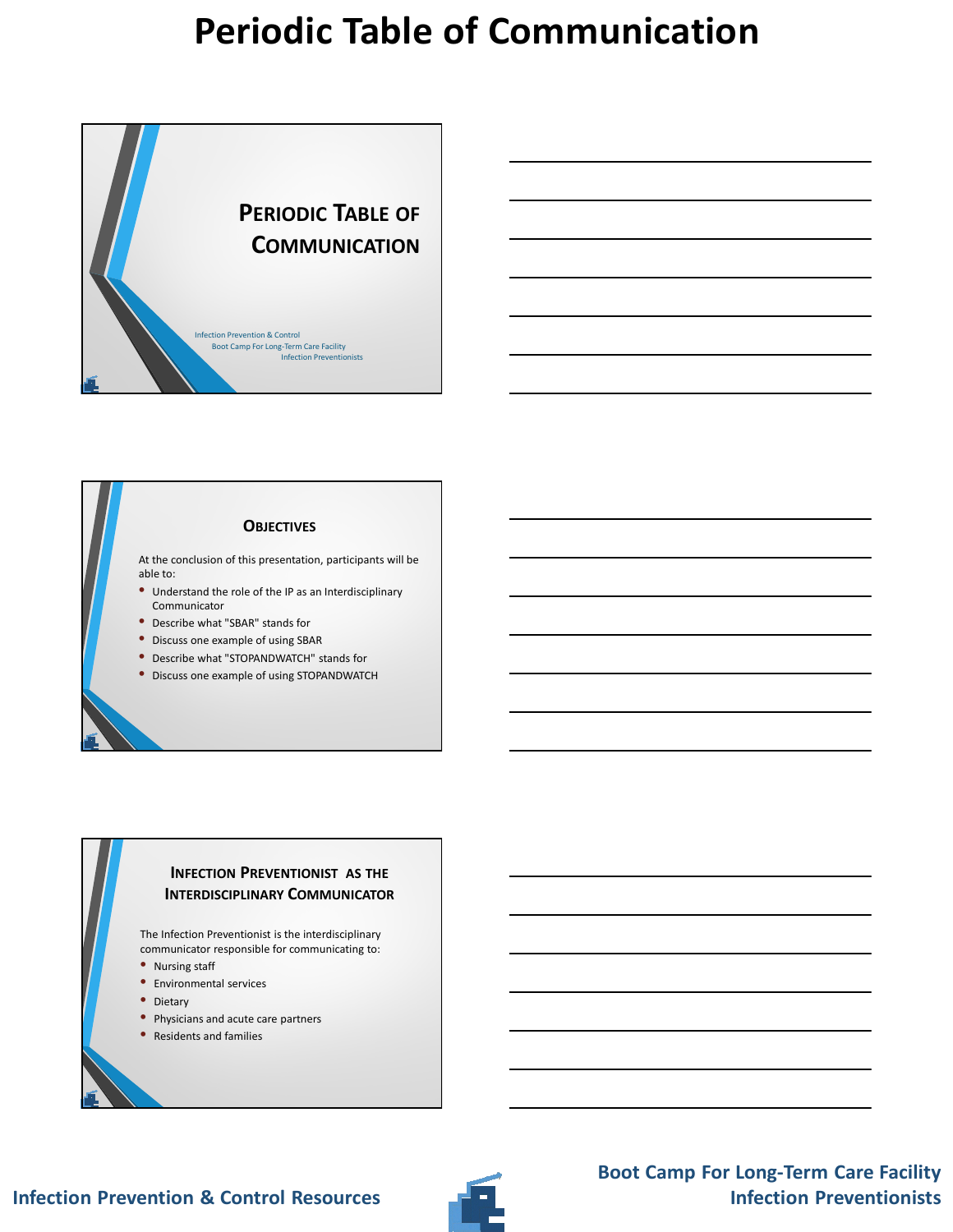





### **Infection Prevention & Control Resources**

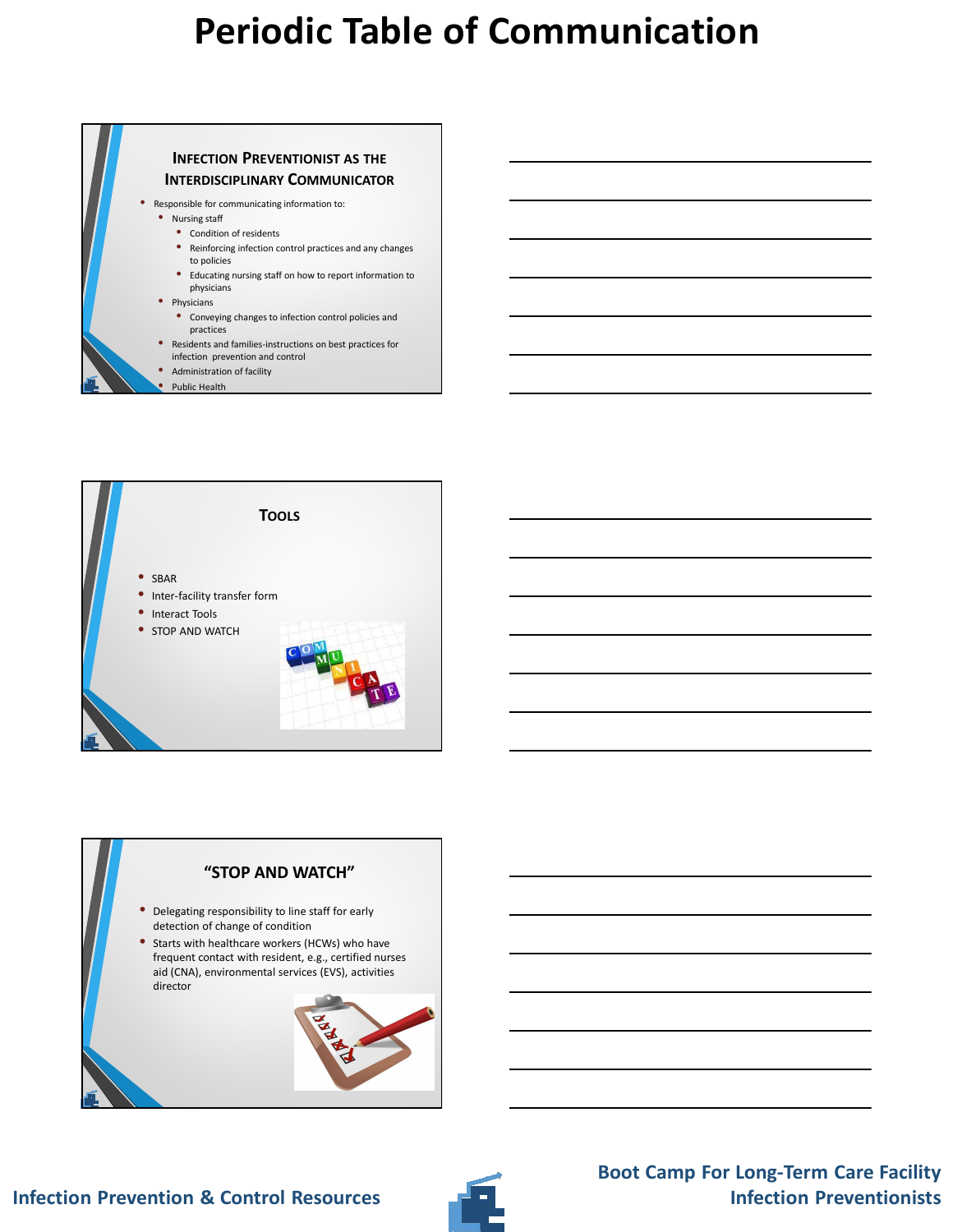

- H= Help needed more than usual with walking, transferring, or toileting
- **SBAR** • S= situation • B=background • A=assessment • R=recommendation (nurse reporting to clinician can recommend what he/she recommends for the next step)

#### **NURSE ASSESSMENT**

- Physicians depend on thorough assessment of resident by nursing staff
- Nurses to be trained to report on change of condition (all pertinent information)
- Nurses to include areas where resident is still functioning as usual (appetite, fluid intake, elimination habits) as part of report
- Vital signs (VS) report should include current VS as well as baseline VS